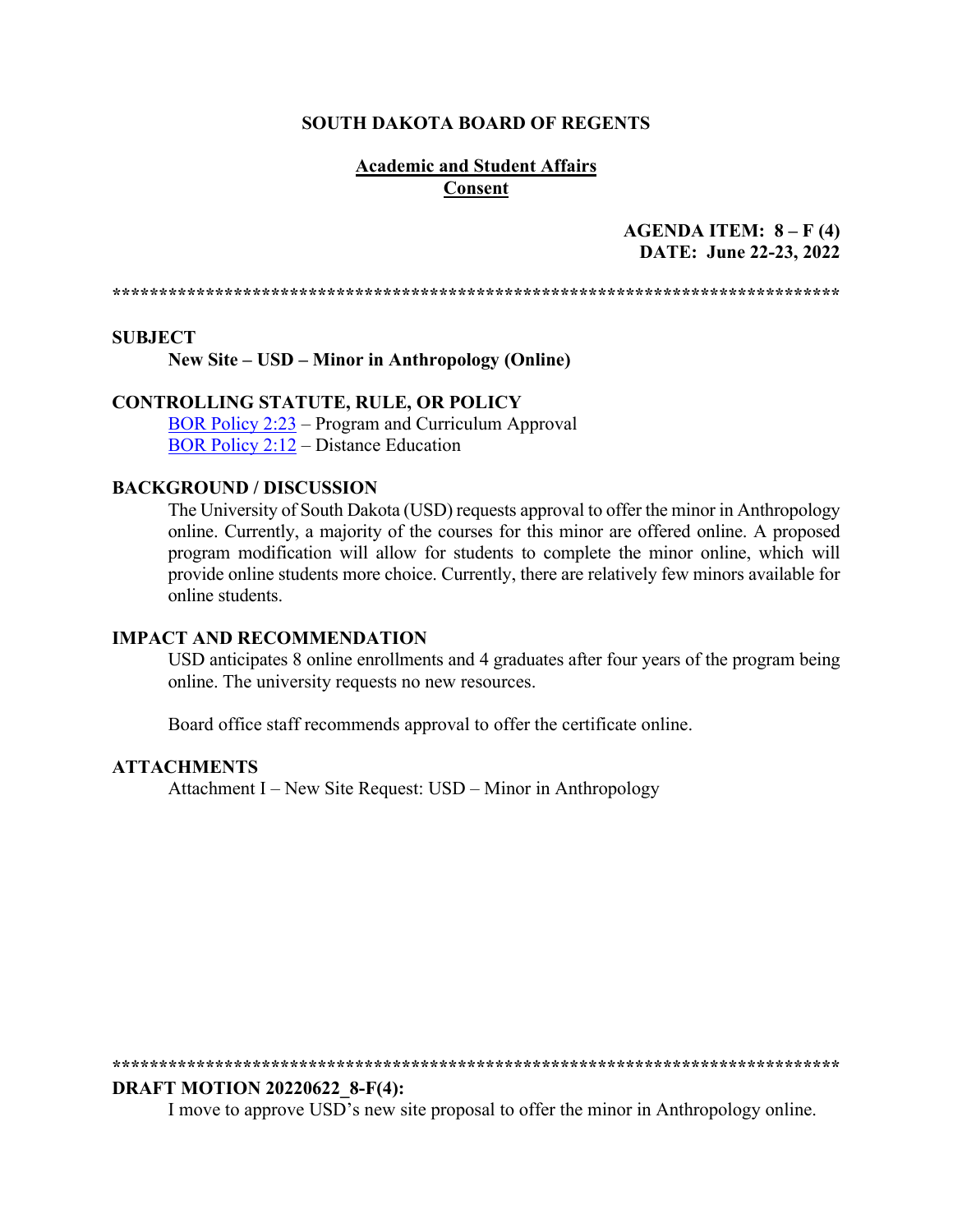

# **SOUTH DAKOTA BOARD OF REGENTS** ACADEMIC AFFAIRS FORMS

# New Site Request

| <b>UNIVERSITY:</b>                      | <b>USD</b>                          |
|-----------------------------------------|-------------------------------------|
| DEGREE(S) AND PROGRAM:                  | <b>Anthropology Minor</b>           |
| <b>NEW SITE(S):</b>                     | Online                              |
| <b>INTENDED DATE OF IMPLEMENTATION:</b> | <b>Fall 2022</b>                    |
| <b>CIP CODE:</b>                        | 45.0201                             |
| <b>UNIVERSITY DEPARTMENT:</b>           | <b>Anthropology &amp; Sociology</b> |
| <b>BANNER DEPARTMENT CODE:</b>          | <b>UANT</b>                         |
| <b>UNIVERSITY DIVISION:</b>             | <b>Arts &amp; Sciences</b>          |
| <b>BANNER DIVISION CODE:</b>            | 2A                                  |

| $\mathbf X$ | Please check this box to confirm that (place an "X" in the left box):                                                                                                                            |
|-------------|--------------------------------------------------------------------------------------------------------------------------------------------------------------------------------------------------|
|             | • The individual preparing this request has read $\triangle AC$ Guideline 2:11, which pertains to new<br>site requests, and that this request meets the requirements outlined in the guidelines. |
|             | • This request will not be posted to the university website for review of the Academic Affairs<br>Committee until it is approved by the Executive Director and Chief Academic Officer.           |

# **University Approval**

*To the Board of Regents and the Executive Director: I certify that I have read this proposal, that I believe it to be accurate, and that it has been evaluated and approved as provided by university policy.*

| President of the University                                                            | Date |
|----------------------------------------------------------------------------------------|------|
|                                                                                        |      |
| What is the need for offering the pregram of the new physical site or through distance |      |

### **1. What is the need for offering the program at the new physical site or through distance delivery?**

Adding the online delivery modality will increase the opportunities for students to study anthropology and obtain a meaningful credential, particularly if those students are not enrolled on the Vermillion main campus. Moreover, since there are relatively few minors currently offered online at USD, adding this modality will provide an additional option for students majoring in other online programs that require a minor.

- **2. Are any other Regental universities authorized to offer a similar program at the proposed site(s) or through distance delivery? If "yes," identify the institutions and programs and explain why authorization is requested.** No. USD offers the only anthropology program in the South Dakota Regental system.
	-
- **3. Are students enrolling in the program expected to be new to the university or redirected from other existing programs at the university? Complete the table below and explain the methodology used in developing the estimates.**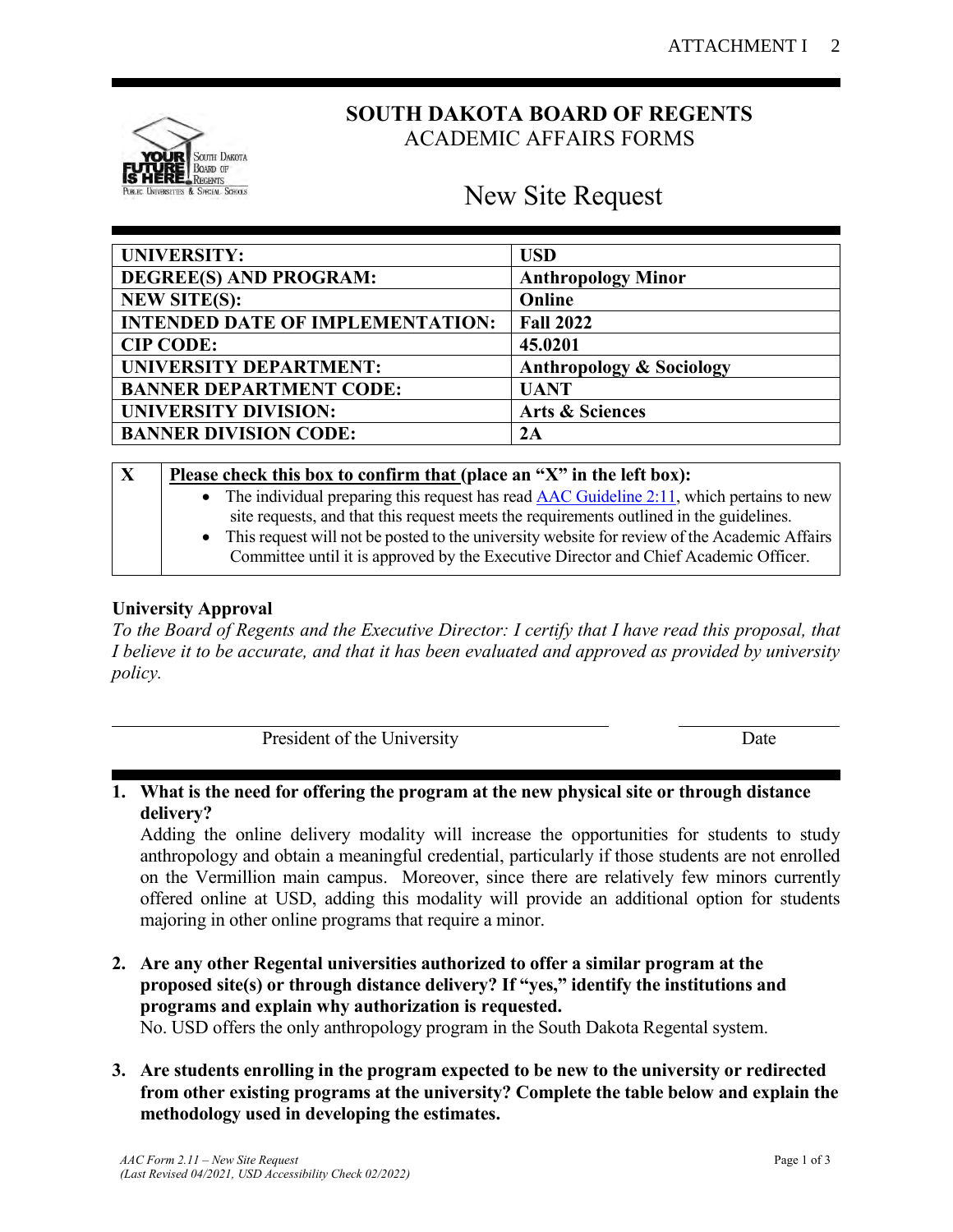This request will not likely attract new degree seeking students to the university, as the minor is not a degree on its own. It will, however, provide flexibility to students currently completing online majors and is expected to draw more students to the anthropology program. We expect some growth in the number of minors from existing online majors, and as the number of minors is expected to increase, we anticipate an increase in program credit hours.

|                                               | <b>Fiscal Years*</b> |                 |              |                 |
|-----------------------------------------------|----------------------|-----------------|--------------|-----------------|
|                                               | 1st                  | 2 <sub>nd</sub> | <b>3rd</b>   | 4 <sup>th</sup> |
| <b>Estimates</b>                              | <b>FY 22</b>         | <b>FY 23</b>    | <b>FY 24</b> | <b>FY 25</b>    |
| Students new to the university                |                      |                 |              |                 |
| Students from other university programs       |                      |                 |              |                 |
| $=$ Total students in the program at the site |                      |                 |              |                 |
| Program credit hours (major courses)**        |                      | 36              | 54           | 72              |
| <b>Graduates</b>                              |                      |                 |              |                 |

\*Do not include current fiscal year.

\*\*This is the total number of credit hours generated by students in the program in the required or elective program courses. Use the same numbers in Appendix B – Budget.

# **4. What is the perceived impact of this request on existing programs in the Regental system?**

The addition of online delivery to this minor will enhance existing programs in the Regental system. There is no comparable online minor in the system, so addition of this program would provide opportunities for students enrolled in online or face-to-face majors in the system to earn a different credential. Authorization to offer the minor online would potentially allow for the delivery of additional online anthropology coursework and could provide increased scheduling flexibility. The current anthropology minor enrolls students from psychology and international studies. Adding an online anthropology minor would enhance opportunities for online psychology majors and may also attract online criminal justice majors.

**5. Complete the table and explain any special circumstances. Attach a copy of the program as it appears in the current catalog. If there are corresponding program modifications requested, please attach the associated form. Explain the delivery of the new courses and attach any associated new course request forms.**

| [Insert Degree/Program and Title]            | Credit | Credit                     | Credit                       | Credit             | Credit          |
|----------------------------------------------|--------|----------------------------|------------------------------|--------------------|-----------------|
|                                              | hours  | hours<br>currently         | hours<br>currently           | hours<br>currently | hours<br>new to |
|                                              |        | available                  | available                    | available          | this            |
|                                              |        | from this                  | from other                   | via                | university      |
|                                              |        | university<br>at this site | universities<br>available at | distance           |                 |
|                                              |        |                            | this site                    |                    |                 |
| <b>System General Education Requirements</b> |        |                            |                              |                    |                 |
| Subtotal, Degree Requirements                |        |                            |                              |                    |                 |
| <b>Required Support Courses</b>              |        |                            |                              |                    |                 |
| Major Requirements                           |        |                            |                              |                    |                 |
| Major Electives or Minor                     | 18     | 24                         | $\Omega$                     | 24                 | $\theta$        |
| Subtotal, Requirements of the Proposed Major |        |                            |                              |                    |                 |
| Free Electives                               |        |                            |                              |                    |                 |
| Total, Degree with Proposed Major            |        |                            |                              |                    |                 |

\*If the major will be available in more than one degree (e.g., BA, BS, BS Ed) at the new site(s) and the number or distribution of credits will vary with the degree, provide a separate table for each degree.